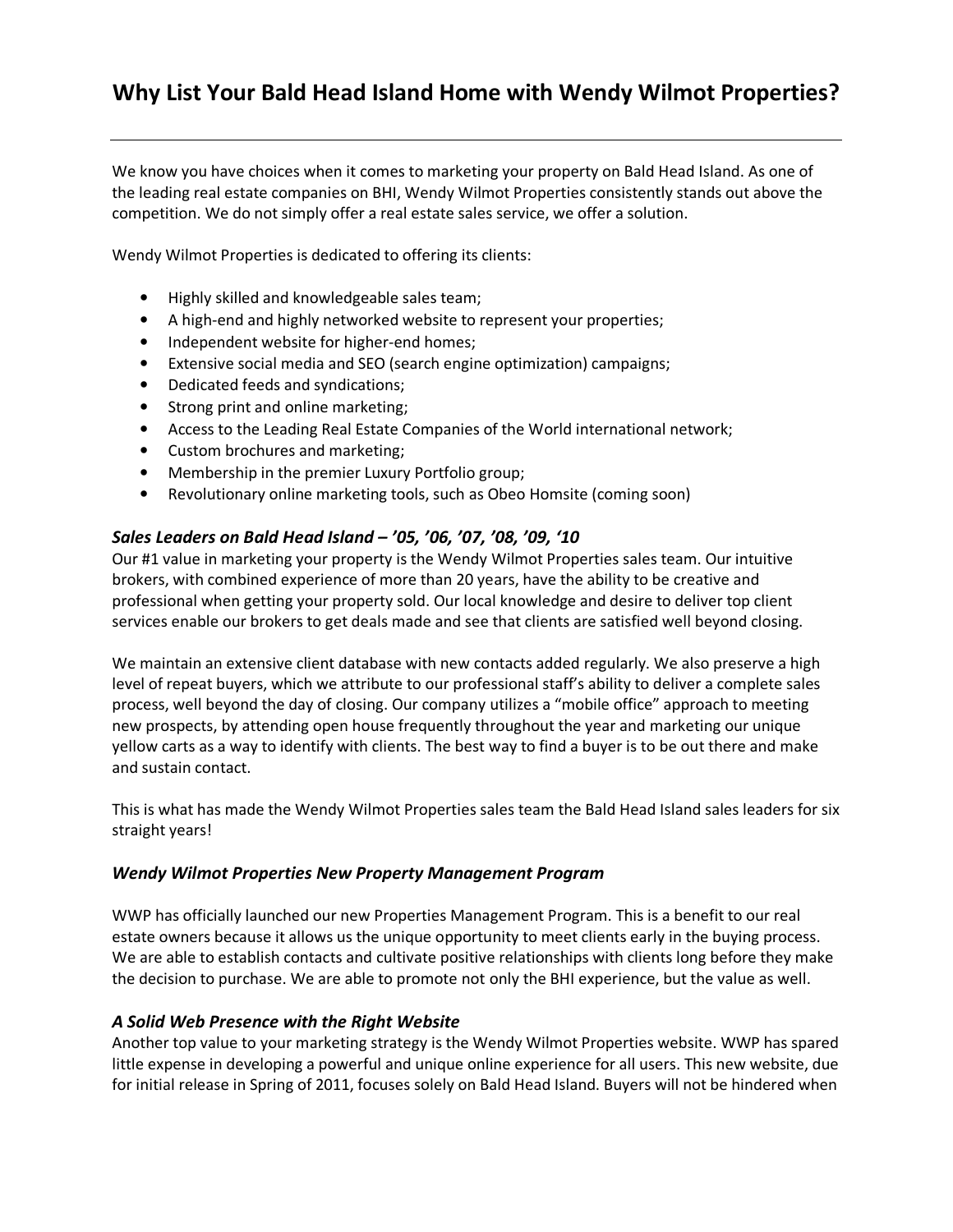searching for your home. Built-in, dedicated feeds will also help to keep users up-to-date when changes such as pricing and availability are made.

We have also established a successful SEO campaign (*for more information on SEO and how it benefits you, please see our brochure on Search Engine Optimization*). Over 50% of all WWP's web traffic in any given month is a result of users finding us online by typing in a few keywords. Part of this success is also due to the launch of our Social Media campaign, which puts our company in front of potential buyers of whom we may not have otherwise had access.

These tactics work together to produce one powerful web result. Approximately 30% of our visitors over the past year are consistently new visitors.

As an added bonus to our high-end owners, we also offer individual websites, specific to your property alone. The helps call-out and highlight your property, and provides a way of using dynamic and personalized SEO to YOUR advantage. Each personalized site links back to its own listing on our site and provides clients with a few "extras" for good measure. In addition to the personalized website, WWP sets aside a specific allowance for each of these special properties to have their own Google AdWords campaign, which will make your own property stand out in Google searches.

# *WWP Promotes Targeted Marketing with Unrivaled Online and Print Advertising*

Wendy Wilmot Properties has done extensive study over the past few years as to which online marketing avenues contribute the most in both lead generation and SEO promotion. We have narrowed down our list of useful venues as listed at the end of this document.

In addition to our strong web presence, WWP continues to use print advertising as a strong source of marketing exposure. WWP's print advertising stands out above the competition from holiday cards to the Coconut Telegraph. We have recently reached readers of *Carolina Homes & Interiors*, as well as *Coastal Million Dollar Homes*. For high-end properties, we also offer the availability to use space in the *Wall Street Journal* (including WSJ.com), *DuPont Registry, and Unique Homes*. Our marketing has been recognized by the president of Leading RE and been awarded best in class at the LRE conference in 2009.

We also offer high quality, custom brochures for our high-end clientele (samples available upon request). These brochures are distributed to our database lists, preferred clientele, and brokers both on and off Island. We feel that it is important to mail out to other brokers in the surrounding communities who either already service high-end buyers, or have some level of experience selling properties on BHI.

## *Why LeadingRE & not Southerby's? How do we Use Luxury Portfolio to Your Advantage?*

Our affiliation with Luxury Portfolio will position our company as a global real estate expert and help expose more clients to our unique second home market. This allows us the opportunity to build our business through business referrals in unexpected places.

Luxury Portfolio Fine Property Collection® is the exclusive luxury network of Leading Real Estate Companies of the World®, of which we have been a part of for over two years. The Leading Real Estate Companies of the World® network is the largest network of independently owned real estate companies in the world. We have 700 members, 5,500 offices and 145,000 associates in over 35 countries, so when you list with us you are getting a strong and powerful international network behind the sale of your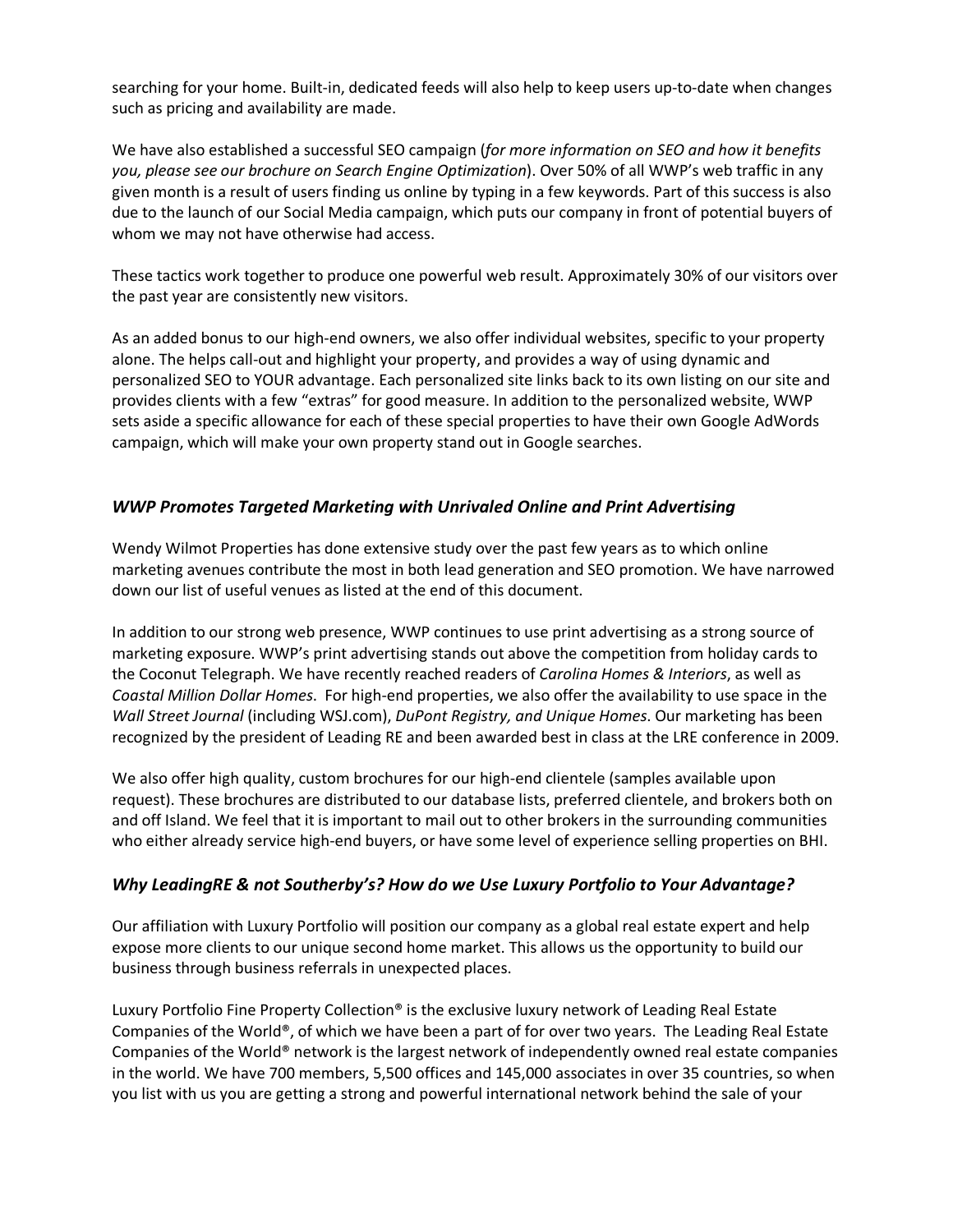home. From the US to Spain to Dubai… we are making sure that your properties gains maximum exposure.

The Luxury Portfolio Fine Property Collection® network is made up of many of the original Sotheby's firms; the companies that grew the brand in real estate and made it what it was. In 2004, the auction house got out of the real estate business, and sold the brand to Cendant (the same company that owns Budget Rent a Car, Ramada Inn and Days Inn, among others). With its new acquisition in the real estate space, Cendant (now Realogy) re-made Sotheby's into a franchise brand and many of the brokers that are now with Luxury Portfolio dropped the Sotheby's name to remain independent. The result of this franchise strategy is that Sotheby's is no longer exclusive to luxury properties and we now see trailer homes and hot dog stands with the Sotheby's name. Sadly, that powerful brand no longer stands for luxury in the real estate space.

We have great respect for our competition. We however, have the best network when it comes to delivering more buyers. Therefore, by listing with us you increase your chances of attracting a qualified buyer. Our affiliations with Leading RE and Luxury Portfolio comprise a true real estate network that contractually obligates its members to refer business only within this group of outstanding firms.

## *What is Obeo and Why Use it?*

Beyond photography and virtual tours, WWP utilizes the revolutionary online marketing tool, Obeo HomeSite. This cutting edge technology is not currently used by any other BHI company!

With Obeo, web savvy clients can see your home through their eyes. They can see listings via virtual tour, and then customize each room (cabinets, trim, walls, countertops, flooring, etc) in their own textures and colors, thus enhancing the emotion of the connection they are making to your property. For clients with serious interest, we can send them a custom disk of the Obeo virtual tour for your specific property. This feature is only available to high-end properties.

Please call to schedule a sample viewing.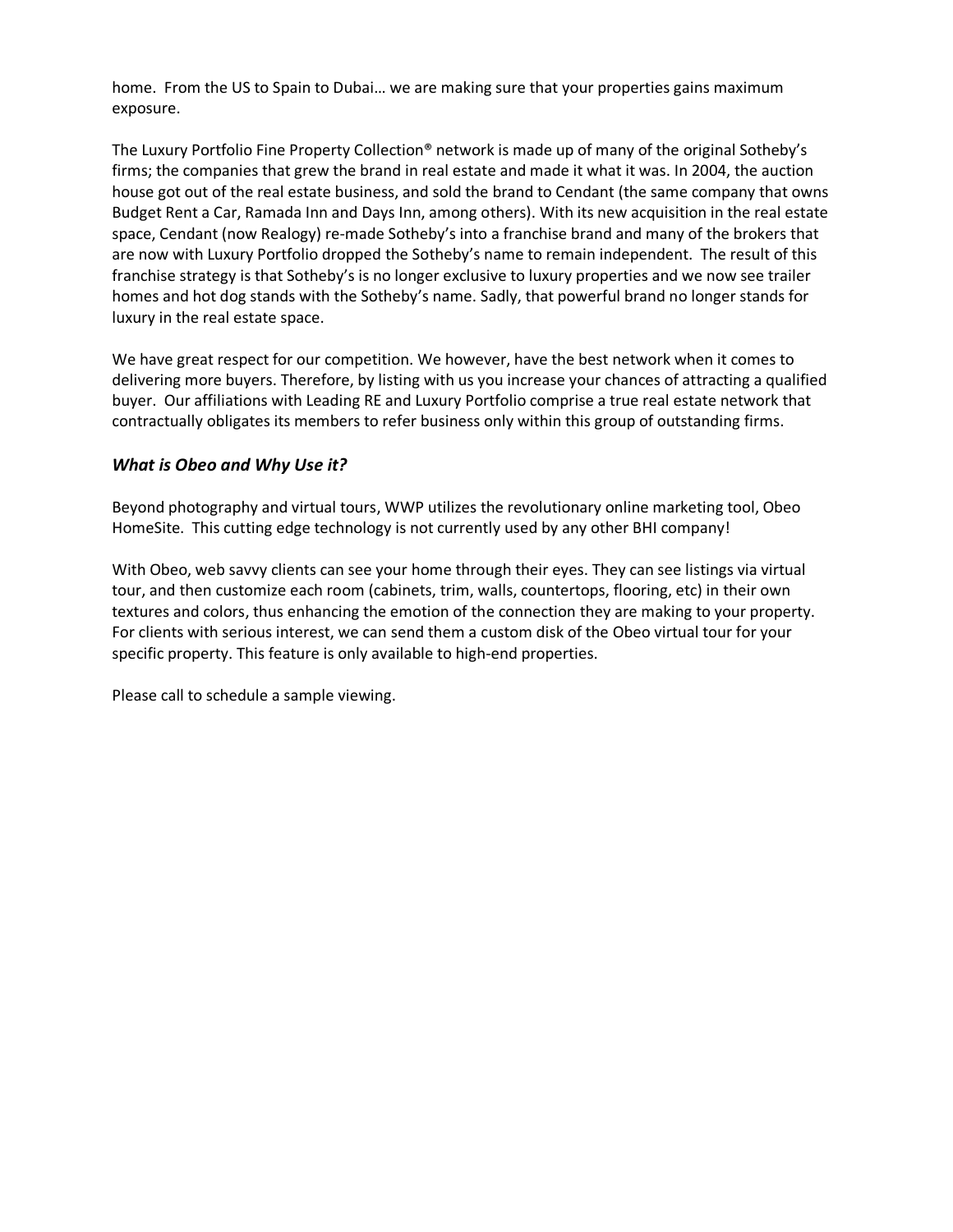# **Online Marketing**

































WAL\*MART\* Classifieds<sup>BETA</sup>





 $O^L X$ 



of THE WORLD